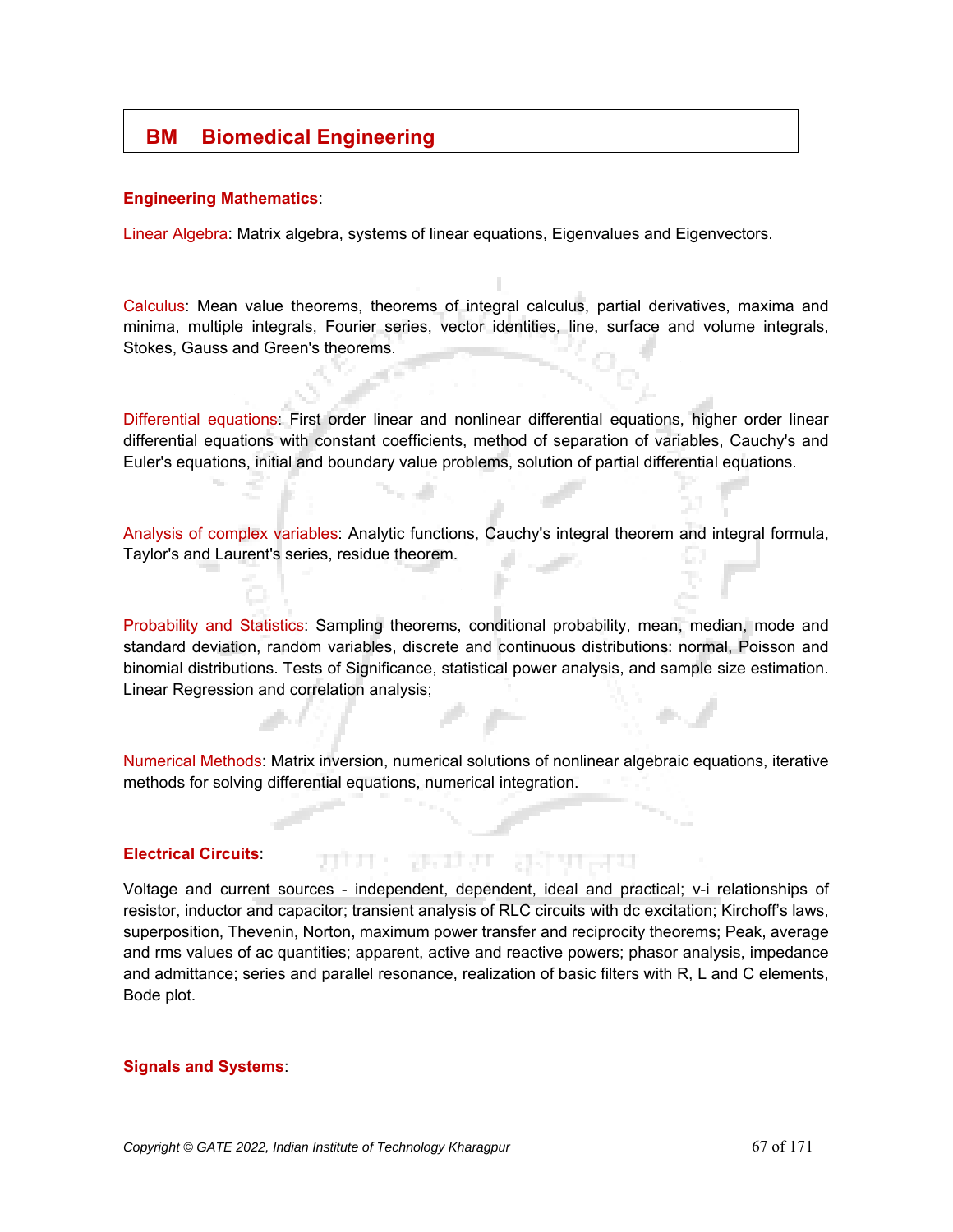Continuous and Discrete Signal and Systems - Periodic, aperiodic and impulse signals; Sampling theorem; Laplace and Fourier transforms; impulse response of systems; transfer function, frequency response of first and second order linear time invariant systems, convolution, correlation. Discrete time systems - impulse response, frequency response, DFT, Z - transform; basics of IIR and FIR filters.

#### **Analog and Digital Electronics**:

Basic characteristics and applications of diode, BJT and MOSFET; Characteristics and applications of operational amplifiers - difference amplifier, adder, subtractor, integrator, differentiator, instrumentation amplifier, buffer, filters and waveform generators. Number systems, Boolean algebra; combinational logic circuits - arithmetic circuits, comparators, Schmitt trigger, encoder/decoder, MUX/DEMUX, multi-vibrators; Sequential circuits - latches and flip flops, state diagrams, shift registers and counters; Principles of ADC and DAC; Microprocessor- architecture, interfacing memory and input- output devices.

# **Measurements and Control Systems**:

SI units, systematic and random errors in measurement, expression of uncertainty -accuracy and precision index, propagation of errors; PMMC, MI and dynamometer type instruments; dc potentiometer; bridges for measurement of R, L and C, Q-meter. Basics of control system - transfer function.

#### **Sensors and Bioinstrumentation**:

Sensors - resistive, capacitive, inductive, piezoelectric, Hall effect, electro chemical, optical; Sensor signal conditioning circuits; application of LASER in sensing and therapy. Origin of biopotentials and their measurement techniques - ECG, EEG, EMG, ERG, EOG, GSR, PCG, Principles of measuring blood pressure, body temperature, volume and flow in arteries, veins and tissues, respiratory measurements and cardiac output measurement. Operating principle of medical equipment sphygmomanometer, ventilator, cardiac pacemaker, defibrillator, pulse oximeter, hemodialyzer Electrical Isolation (optical and electrical) and Safety of Biomedical Instruments.

## **Human Anatomy and Physiology**:

Basics of cell, types of tissues and organ systems; Homeostasis; Basics of organ systems musculoskeletal, respiratory, circulatory, excretory, endocrine, nervous, gastro-intestinal and reproductive.

ਸ਼ਾਸ: ਲੰਦਾਦਾ ਲੱਖਸ਼ਰਧ

#### **Medical Imaging Systems**: